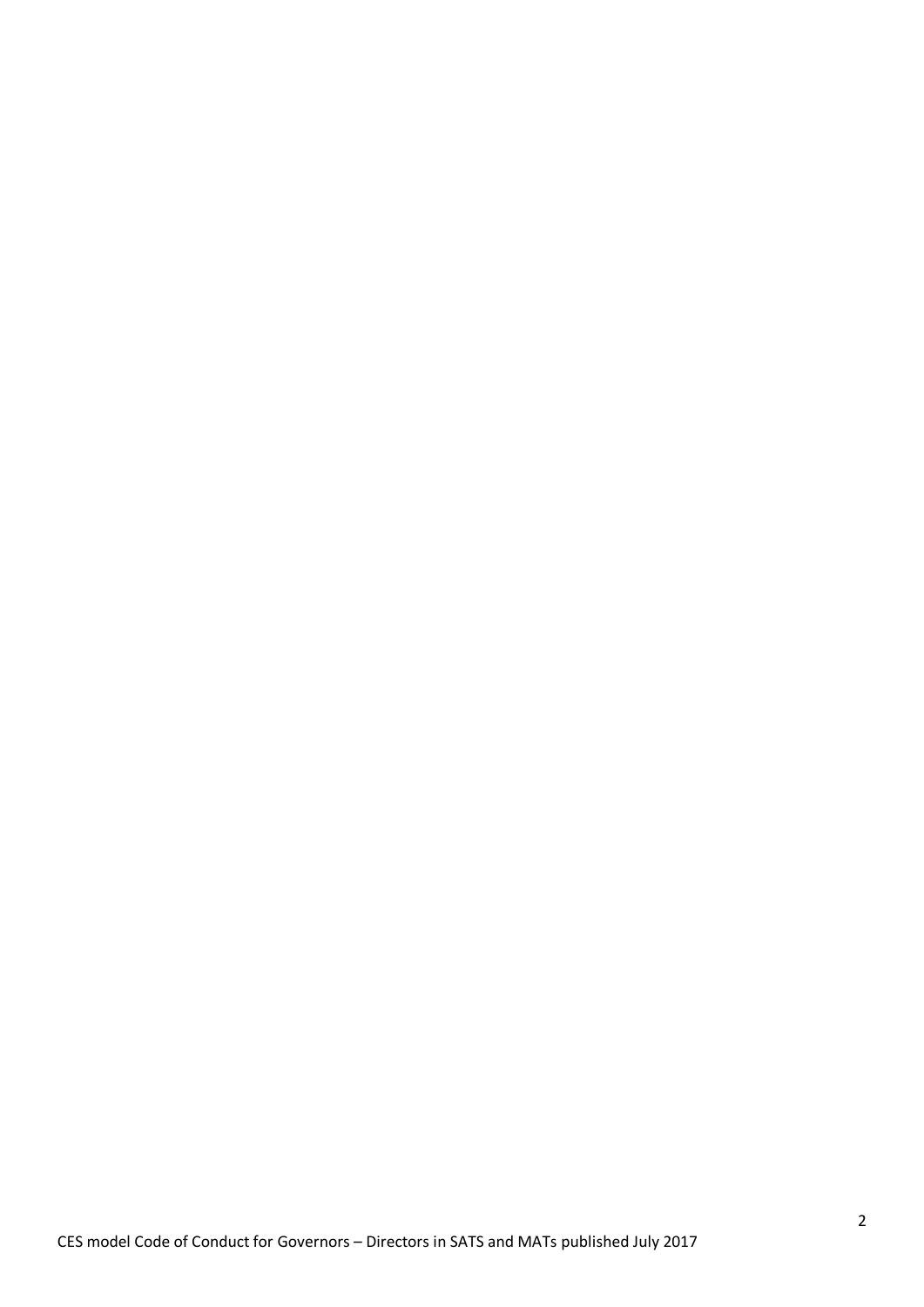#### **As a member of the Governing Board of the Academy Trust Company I undertake that I:**

- Will preserve and develop the Catholic character of the Academy Trust Company.
- Will not act in any way that is detrimental and/or prejudicial to the interests of Catholic education in the Diocese and the Academy Trust Company.
- Have read, understood and will adhere to this Code of Conduct and to the declaration in Appendix I: Foundation Director of Academy Trust Company Declaration Form
- Will also adhere to Appendix II: The Nolan principles
- Have read and understood any diocesan and legal criteria for appointment and continued eligibility as a director
- can confirm to the best of my knowledge I am eligible as a director
- Declare that I am not disqualified by law from appointment or eligibility as a director.
- Agree to DBS checks and any other relevant checks being conducted that may be required by law or good practice.
- Understand that any refusal to do so may result in the termination of any appointment.

| <b>Signed by the Director:</b> |  |
|--------------------------------|--|
| Dated:                         |  |
| <b>Printed Name:</b>           |  |
| <b>Type of Director:</b>       |  |

- $\div$  E signatures are acceptable
- \* Acceptance to the Code is required by signature annually from every Director (at the beginning of each academic year)
- Signed copies of this Code from each Director should be retained by the Clerk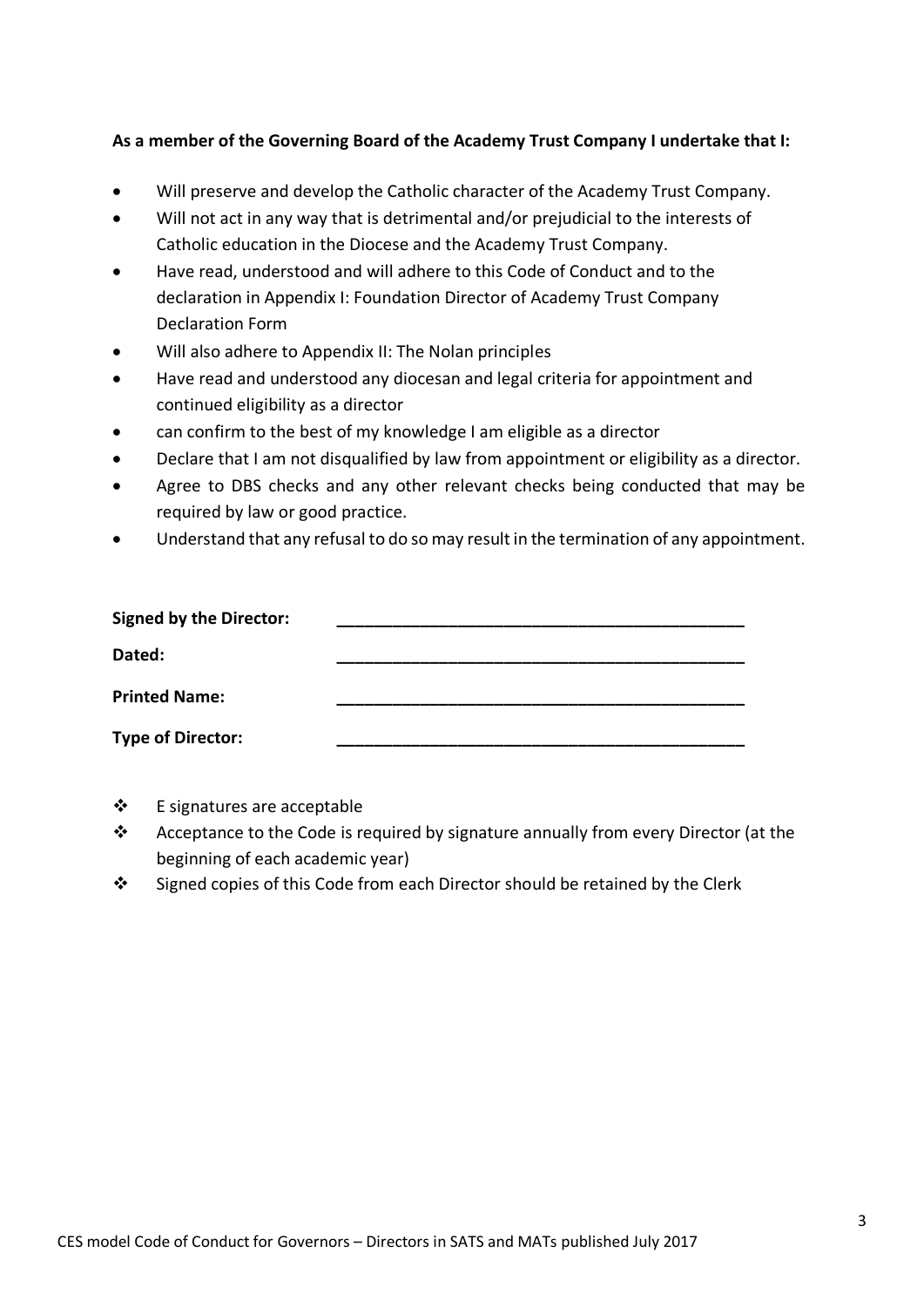## **THE ROLE OF THE GOVERNING BOARD**

The term **'Governing Board'** in this document means the board of directors of the Catholic academy trust company.

In the case of a multi-academy trust company, there is a separate code of conduct for the governors of local governing bodies (or any other committee operating at a local level).

As a Governing Board, our overarching responsibility lies in ensuring that we comply with our legal and canonical duty to ensure that the Catholic character of the Academy Trust Company is preserved and developed and that this duty permeates everything that we do.

We understand that foundation directors are required, as the cornerstone of their role, to ensure this objective is achieved. However *all* directors have a duty to preserve and develop the Catholic character of the Academy Trust Company in order to fulfil the objects set out in its governing documents.

## **OUR THREE CORE STRATEGIC FUNCTIONS:**

Further, in accordance with our legal obligations, we endeavour to operate at a strategic level, leaving the Academy Trust Company's senior leadership responsible and accountable for the operational day-to-day running of the Academy Trust Company. It is by achieving these aims that we can be sure that the Academy Trust Company has effective governance. Our core strategic functions, as a Governing Board, therefore, are in:

- 1. Ensuring clarity of Catholic vision, ethos and strategic direction;
- 2. Holding the appropriate senior leadership to account for the educational performance and Catholic character of the Academy Trust Company and its pupils; and for the internal organisation, management and control of the Academy Trust Company, including performance management of staff; and
- 3. Overseeing the financial performance of the Academy Trust Company and making sure its money is well spent.

We understand that the Catholic Church expects Catholic schools to promote and uphold high standards, including academic standards as an integral part of its educational vision for the holistic formation of children and young people.

We understand that Canon 806§2 requires that Catholic schools are "...at least as academically distinguished as that in the other schools of the area" and that directors should be mindful of this requirement in all that they do.

We adhere to the Church's social teaching which is a rich treasury of wisdom about building a just society and living lives of holiness amidst the challenges of modern society. Several of the key themes that are at the heart of Catholic social tradition and which should permeate through our Academy Trust Company, are 1) life and dignity of the human person 2) call to family, community and participation 3) rights and responsibilities 4) option for the poor and vulnerable 5) the dignity of work and the rights of workers 6) solidarity and 7) care for God's  $c$ reation<sup>1</sup>.

<sup>1</sup> *http://www.usccb.org/beliefs-and-teachings/what-we-believe/catholic-social-teaching/seven-themes-of-catholic-socialteaching.cfm*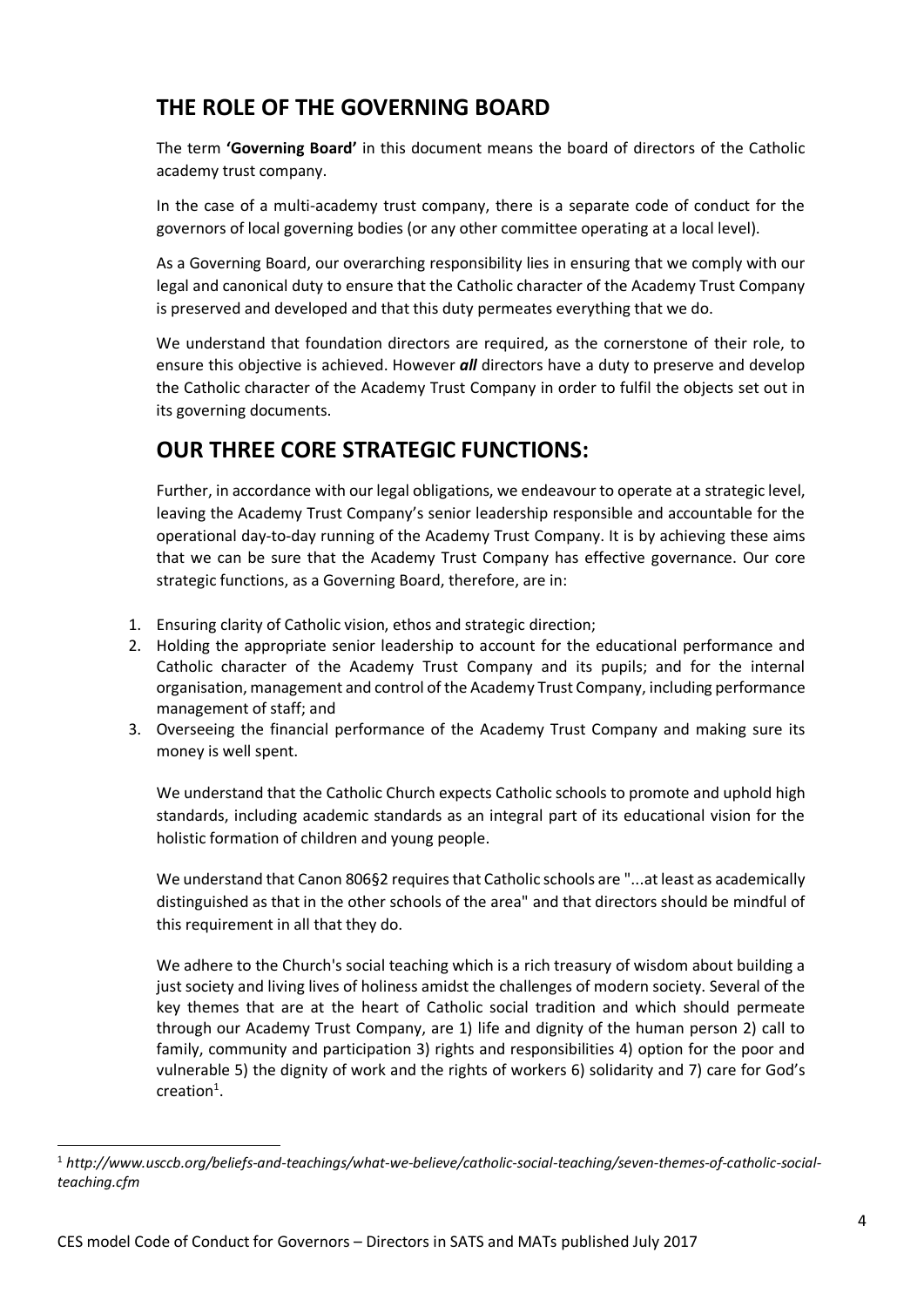# **AS DIRECTORS WE AGREE TO OUR COLLECTIVE RESPONSIBILITIES AS FOLLOWS:**

#### **Role & Responsibilities**

- We will preserve and develop the Catholic character of the Academy Trust Company and all the academies within it. This responsibility will permeate throughout all of our actions within, and through all aspects of, the Academy Trust Company, the academies within it and the local community.
- We will ensure that the Academy Trust Company and all its academies are conducted in accordance with its governing documents, which includes the provisions of:
- o **Canon law2 ;**
- o **The Curriculum Directory and Bishops' statements on religious education; and**
- o **Any Diocesan directives relating to schools.**
- o
- We will conduct the Academy Trust Company and its academies in accordance with the diocesan trust deed;
- We will conduct the Academy Trust Company in accordance with its Articles of Association, and any Scheme of Delegation adopted by the Academy Trust Company.
- We will support and implement the policies and procedures of the Diocese and proteing the Diocesan Bishop's policies on education, including religious education, any Admissions Guidance issued by the Diocese, and the expectations of the Diocesan Bishops issued collectively, specifically the Bishops' Memorandum on the Appointment of Teachers in Catholic Schools;
- We will respond to the needs of the Catholic community as a whole as represented by the Diocesan Bishop, complying in all respects with diocesan requirements;
- We will protect, promote and serve the Diocese in the ministry of our role as directors faithfully and in particular in compliance with any Diocesan Protocols for a committed working relationship between the Diocese and the Catholic Multi Academy Trust Company
- We will consider not only the interests of the Academy Trust Company, but the interests of other Catholic schools, academies and colleges and of Catholic education throughout the Diocese;
- We will undertake to discharge our duties as directors with due care and diligence.
- We will consider carefully how our decisions may affect the community and other schools and academies
- We will attend relevant training including diocesan training; director induction and continuing professional development training, as required by the Diocese
- We understand the purpose of the governing board and our role as directors and the role of senior leadership.
- We accept that we have no legal authority to act individually, except when the governing board has given us delegated authority to do so, and therefore we will only speak on behalf of the governing board when we have been specifically authorised to do so.

<sup>2</sup> *This means the Canon law of the Catholic Church from time to time in force, which includes the 1983 Code of Canon Law, and any Particular*  Law such as legislation of the Bishops' Conference, directives of the diocesan bishop and legislation of the school's religious order (if any).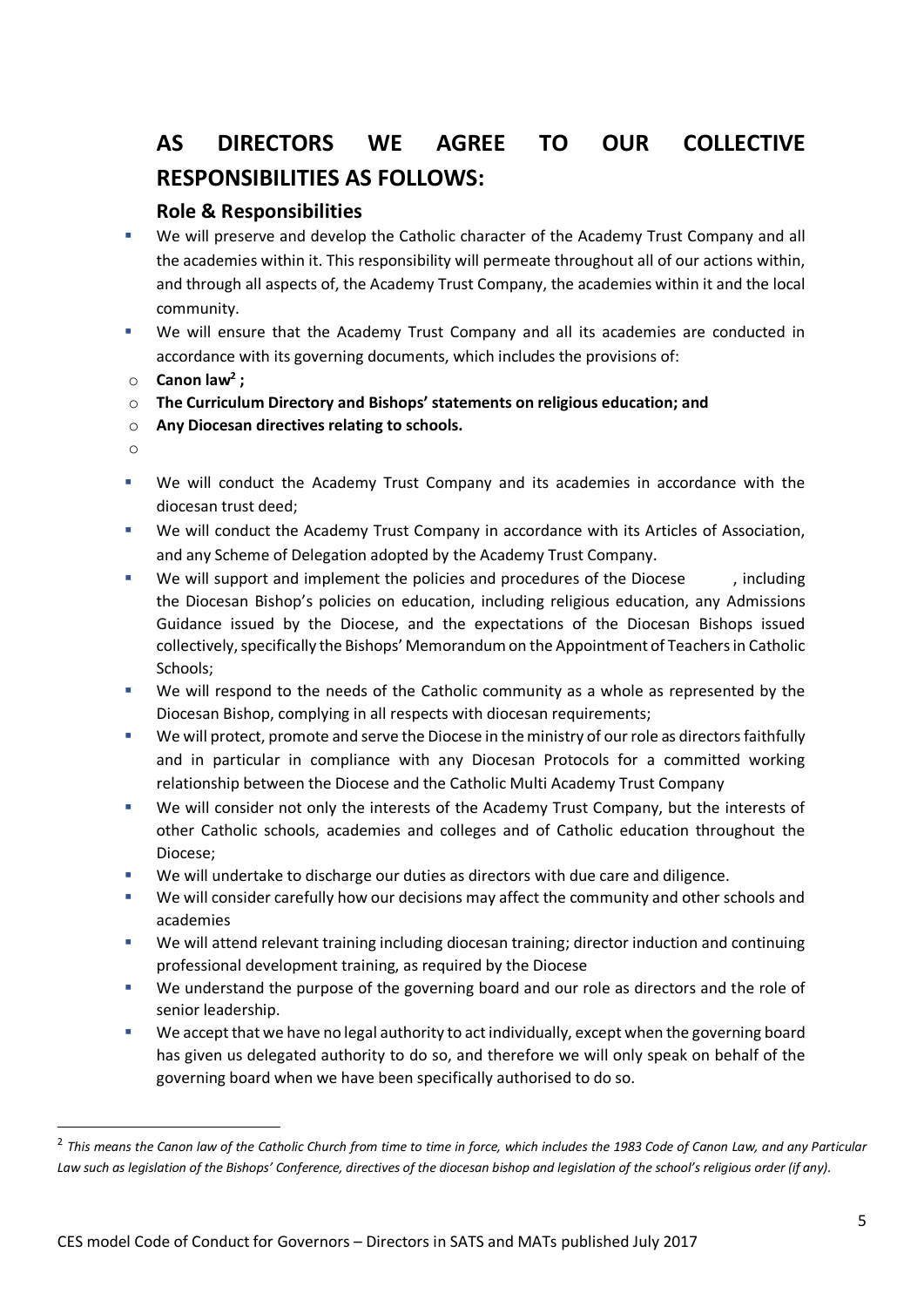- We accept collective responsibility for all decisions made by the governing board or its delegated agents. This means that we will not speak against majority decisions outside the governing board meetings.
- We have a duty to act fairly and without prejudice, and in so far as we have responsibility for staff, we will fulfil all that is expected of a good employer.
- We will encourage transparency and will act appropriately.
- In making or responding to criticism or complaints affecting the Academy Trust Company we will follow the procedures established by the governing board.
- We will actively support and challenge the senior leadership.
- We will adhere to the Nolan principles set out in Appendix II.

#### **Commitment**

- We acknowledge that accepting office as a director involves the commitment of significant amounts of time and energy.
- We will each involve ourselves actively in the work of the governing board, and accept our fair share of responsibilities, including service on committees or working groups.
- We will make full efforts to attend all meetings and where we cannot attend explain in advance why we are unable to.
- We will get to know our Academy Trust Company well and positively respond to opportunities to involve ourselves in Academy Trust Company activities.
- We will visit the academies within our Academy Trust Company, with all visits arranged in advance with the staff and undertaken within the framework established by the governing board
- We will evaluate our effectiveness as a governing board by way of completing a skills audit and a self evaluation form on an annual basis
- We will consider seriously our individual and collective needs for continuous training and development as required by the diocesan education service, and will undertake that relevant training and any mandatory training as may be required by law.
- We accept that in the interests of transparency, our full names, date of appointment, terms of office, roles on the governing board, attendance records, relevant business and pecuniary interests, category of director and the body responsible for appointing us will be published on our Academy Trust Company's website and anything else as required by law.

### **Relationships**

In all our relationships we shall exercise stewardship and draw on the teachings and example of Jesus Christ in that:

- All relationships will be built on the core values of the Gospel based on the Beatitudes summarised as: faithfulness and integrity; dignity and compassion; humility and gentleness; truth and justice; forgiveness and mercy; purity and holiness; tolerance and peace and service and sacrifice<sup>3</sup>
- We will comply with any Diocesan Protocols for a committed working relationship between the Diocese and the Catholic Multi Academy Trust Company
- We will ensure that we continually communicate with and, where appropriate, seek support and guidance from our diocesan education service

*<sup>3</sup> Christ at the Centre: a summary of why the Church provides Catholic schools Rev Marcus Stock, 2005*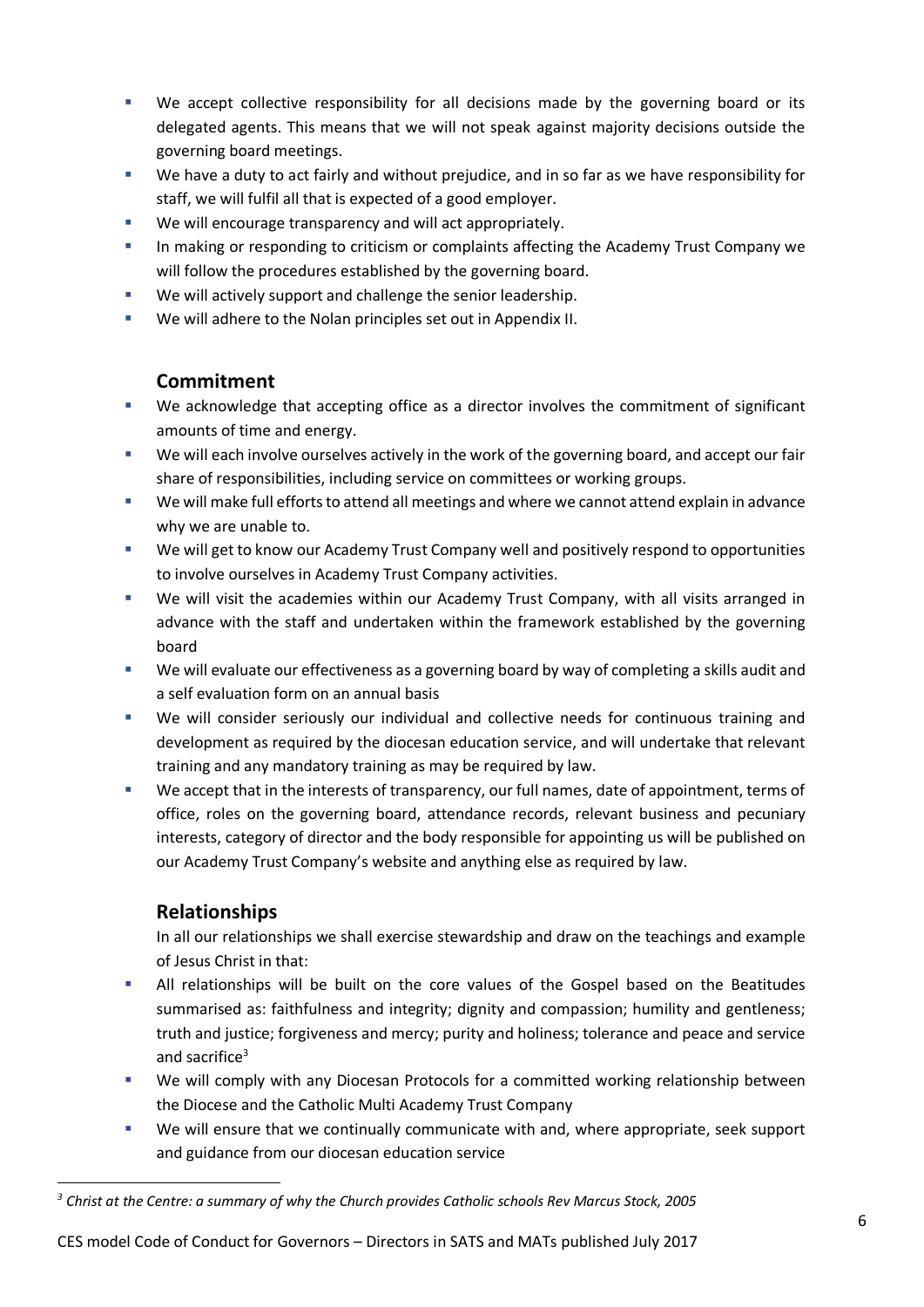- We will strive to work as a team in which constructive working relationships are actively promoted.
- We will express views openly, courteously and respectfully in all our communications with other directors.
- We will support the chair in ensuring appropriate conduct both at meetings and at all times.
- We are prepared to answer queries from other directors in relation to delegated functions and take into account any concerns expressed, and we will acknowledge the time, effort and skills that have been committed to the delegated function by those involved.
- We will seek to develop effective working relationships with the Diocese, parish, the senior leadership, staff and parents, pupils, the local authority, other relevant agencies, and the local community.

#### **Confidentiality**

- We will observe confidentiality in all circumstances in particular in relation to matters concerning specific members of staff or pupils, both inside and outside the Academy Trust Company, unless there is a lawful requirement for disclosure.
- We will exercise the greatest prudence at all times when discussions regarding the business of the Academy Trust Company arise outside a governing board meeting.
- We will exercise care and skill when communicating through social media.
- **We will not reveal the details of any governing board vote.**

#### **Conflicts of interest**

- We will always act in the best interests of the charitable objects set out in the governing documents of the Academy Trust Company
- We understand that a conflict of interest or conflict of loyalty shall not be deemed to occur solely from the fact that any member or director is also a trustee, charity trustee, director of any Catholic school, Diocese, or religious order, or of any other charity which permits its land to be occupied by a Catholic school or schools or other education institutions<sup>4</sup>
- We will record any pecuniary or other business interest (including those related to people we are connected with) that we have in connection with the governing board's business in the Register of Business Interests, and if any such conflicted matter arises in a meeting we will offer to leave the meeting for the appropriate length of time. We accept that the Register of Business Interests will be published on the Academy Trust Company's website.
- We will also declare any conflict of loyalty at the start of any meeting should the situation arise.

*<sup>4</sup> 98A of Multi Academy Trust model Articles of Association for Catholic Schools (February 2015)*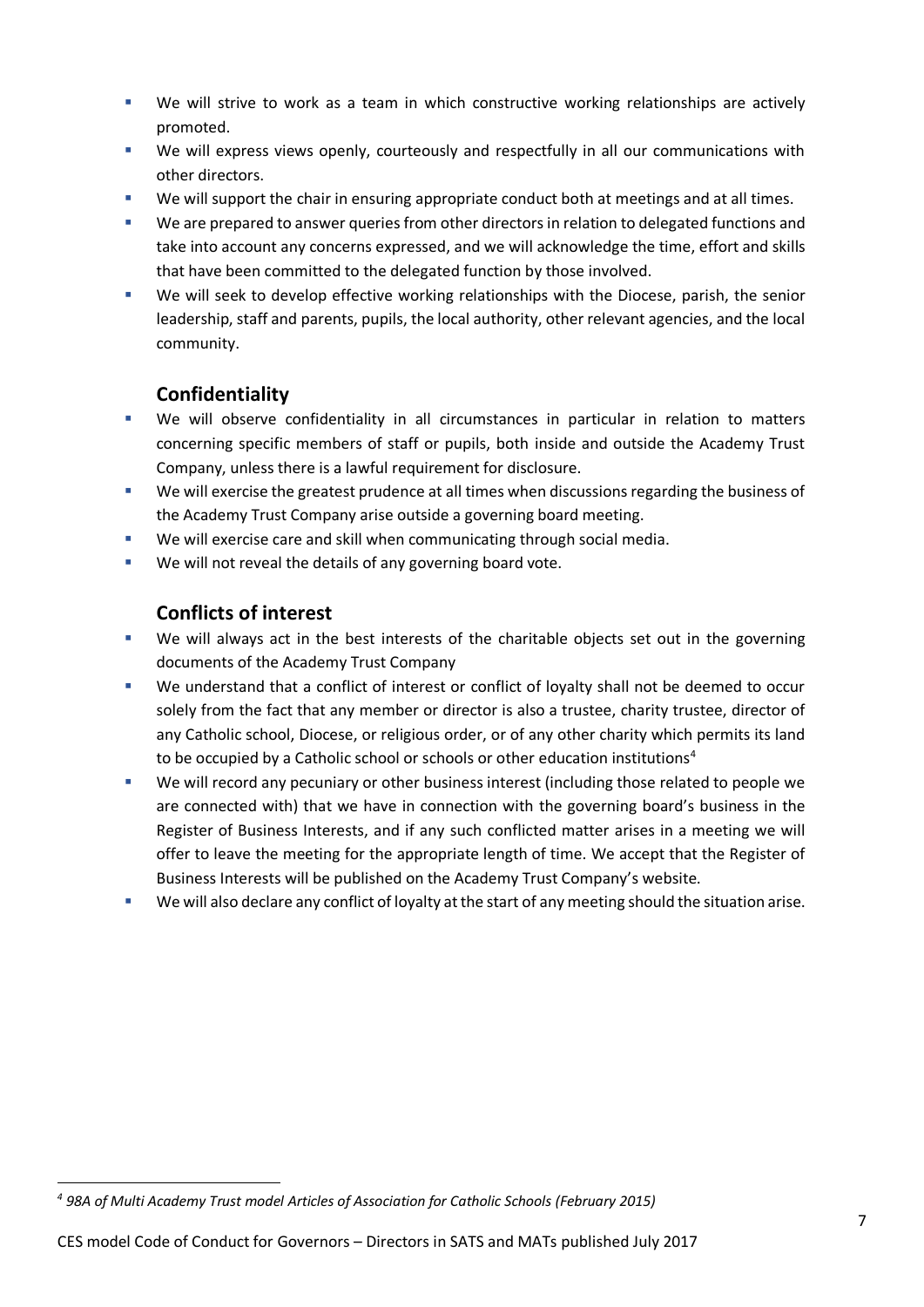### **BREACH OF THIS CODE**

- If we believe this code has been breached, we will promptly raise this issue with the chair, consult with the Diocese, determine the investigatory process (if any); the governing board will only use suspension/removal (which is at the absolute discretion of the Ordinary as a last resort after seeking to resolve any difficulties or disputes in more constructive ways.
- Should it be the chair that we believe has breached this code, another director, such as the vice chair will investigate.

**We are also reminded of the declaration signed upon appointment (the basic principles of which are agreed by all of the governing board) which you can find in this Code of Conduct at Appendix I for Foundation Directors in an Academy Trust Company**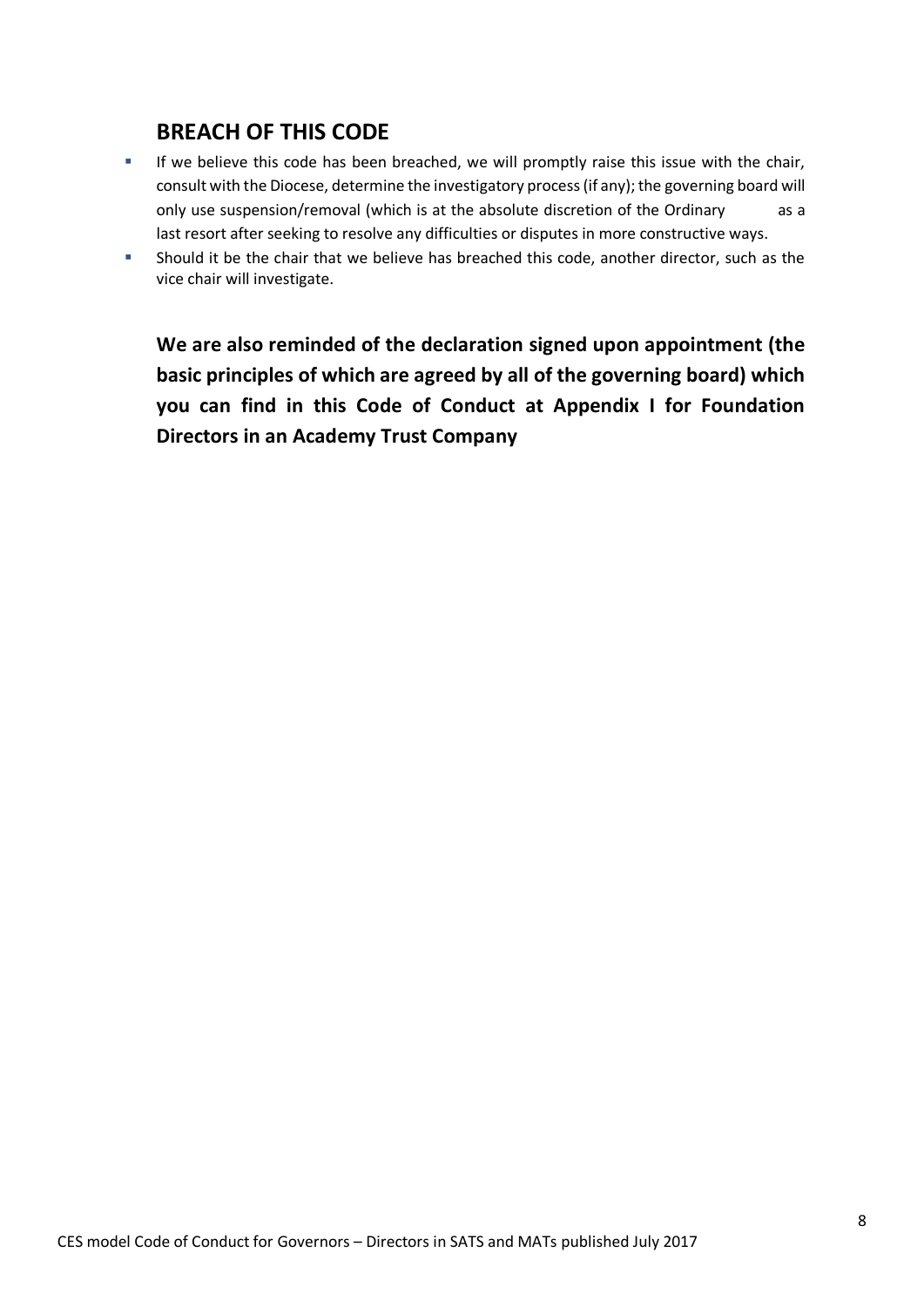## **Appendix I**

## **Copy of**

# **Foundation Director of a**

## **Single or Multi Academy Trust Company**

# **Declaration †:**

\*I am a committed and practising Catholic in good standing with the Church

\*I am a Catholic priest/deacon in the Diocese of [Diocese] [or religious order]

*(\*delete as applicable)*

I wish to offer to serve the Diocese of [Diocese] [or religious order] in the ministry of foundation director and in compliance with the Diocesan Protocols with my Diocese.

I have read and understood the criteria for appointment and, to the best of my knowledge am eligible for appointment.

In offering to serve as a foundation director in the Diocese of [Diocese], [or religious order], I undertake that I will serve the Bishop of [Diocese] [or religious superior] faithfully in this ministry. If appointed, I declare that I will be able and willing to give priority to my duties as a director and will undertake to discharge those duties with due care and diligence.

I undertake to the [Diocesan Bishop] [Religious Superior]:

- To preserve and develop the Catholic character of the Academy Trust Company to which I am appointed, and all the academies within it;
- To ensure that the Academy Trust Company is conducted in accordance with the governing documents of the Academy Trust Company which includes the provisions of:
- o **Canon law5 ;**
- o **The Curriculum Directory and Bishops' statements on religious education**; and
- o **Any Diocesan directives relating to** schools.
- o **[Any religious order documents relating to the conduct of schools].**
- To conduct the Academy Trust Company and all its academies in accordance with the [diocesan] trust deed
- To uphold the objects of the Academy Trust Company upon appointment and before and during the exercise of any duties as a director $6$  and
- To conduct the Academy Trust Company and its academies in accordance with its Articles of Association any Scheme of Delegation adopted by the Academy Trust Company;

*<sup>5</sup> This means the Canon law of the Catholic Church from time to time in force, which includes the 1983 Code of Canon Law, and any Particular Law such as legislation of the Bishops' Conference, directives of the diocesan bishop and legislation of the school's religious order (if any).* 

*<sup>6</sup> 45A of Multi Academy Trust model Articles of Association for Catholic Schools (February 2015)*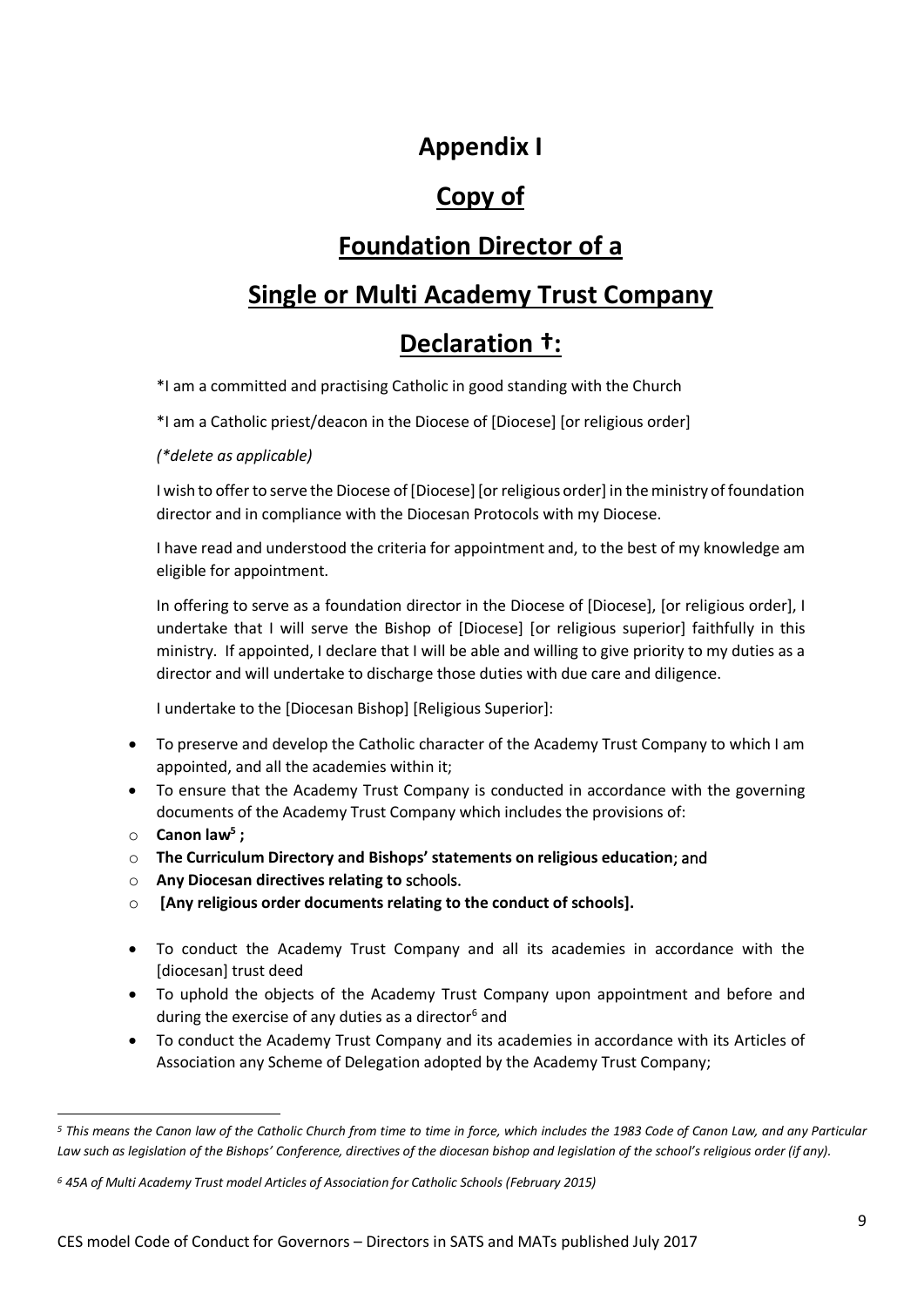- To become familiar with, to support and implement the policies and procedures of the Diocese [and the religious order], including the Diocesan Bishop's policies on education, including religious education, any Admissions Guidance issued by the Diocese, and the expectations of the Diocesan Bishops collectively, specifically the Bishops' Memorandum on the Appointment of Teachers in Catholic Schools;
- To consider not only the interests of the Academy Trust Company but also the interests of other Catholic schools, academies and colleges and of Catholic education throughout the Diocese;
- To respond to the needs of the Catholic community as a whole as represented by the Diocesan Bishop;
- To attend relevant training including diocesan training; director induction and continuing professional development training, as required by the Diocese
- In all actions, serving as a witness to the Catholic faith.

I declare that I am not disqualified by law from appointment as a director. I confirm that I agree to a barred list check being made on me or any subsequent checks that may be required by law or good practice. I understand that any refusal to do so may result in the termination of any appointment.

I consent to the information given on this form and other information collected with it being held and processed by the Diocese, [or religious order] including the sharing of data with third parties where required, in accordance with diocesan [or religious order] policy.

I undertake that I shall tender my resignation as a director if my circumstances change so as to contravene the diocesan [or religious order] expectations at any time during the tenure of office or if, in the opinion of the Ordinary [or religious superior], my resignation would be in the best interests of Catholic education.

I understand and accept that the appointment and removal of foundation directors is at the absolute discretion of the Ordinary [or religious superior] and that, because of the nature of the decision-making process, the Ordinary [or religious superior] will not normally be able to engage in any discussion or correspondence with me and/or any third party where my nomination does not result in my appointment.

**† This is a copy of the standard declaration that is required from you on appointment as is set out in the Nomination Form**